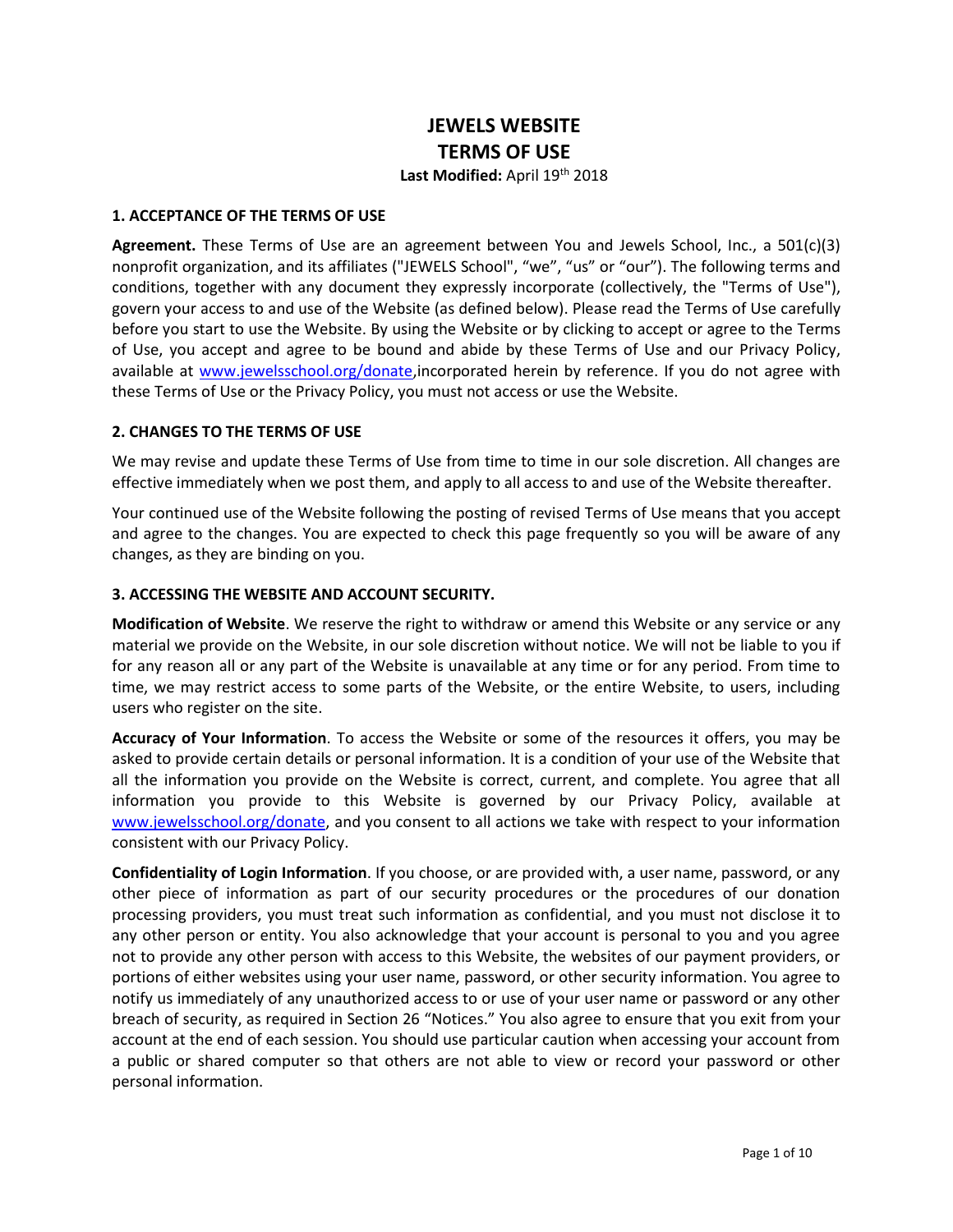We or our donation processing providers have the right to disable any user name, password, or other identifier, whether chosen by you or provided by us, at any time in our sole discretion for any or no reason, including if, in our opinion, you have violated any provision of these Terms of Use.

# **4. INTELLECTUAL PROPERTY RIGHTS**

The Website and its entire contents, features, and functionality (including but not limited to all information, software, text, displays, images, video, and audio, and the design, selection, and arrangement thereof), are owned by the JEWELS School, its licensors, or other providers of such material and are protected by United States and international copyright, trademark, patent, trade secret, and other intellectual property or proprietary rights laws.

These Terms of Use permit you to use the Website to receive informational content, contact us, process donations, or otherwise enroll in or apply for our clinical or educational services offered. You must not reproduce, distribute, modify, create derivative works of, publicly display, publicly perform, republish, download, store, or transmit any of the material on our Website, except as follows:

- Your computer may temporarily store copies of such materials in RAM incidental to your accessing and viewing those materials.
- You may store files that are automatically cached by your Web browser for display enhancement purposes.
- You may print one copy of a reasonable number of pages of the Website for your own personal, non-commercial use and not for further reproduction, publication, or distribution.
- If we provide desktop, mobile, or other applications for download, you may download a single copy to your computer or mobile device solely for your own personal, non-commercial use, provided you agree to be bound by our end user license agreement for such applications.
- If we provide social media features with certain content, you may take such actions as are enabled by such features.

You must not:

- Modify copies of any materials from this site.
- Use any illustrations, photographs, video or audio sequences, or any graphics separately from the accompanying text.
- Delete or alter any copyright, trademark, or other proprietary rights notices from copies of materials from this site.
- Share, transmit, or disseminate any confidential or proprietary information.

You must not access or use for any commercial purposes any part of the Website or any services or materials available through the Website.

If you print, copy, modify, download, or otherwise use or provide any other person with access to any part of the Website in breach of these Terms of Use, your right to use the Website will stop immediately and you must, at our option, return or destroy any copies of the materials you have made. No right, title, or interest in or to the Website or any content on the Website is transferred to you, and all rights not expressly granted are reserved by the JEWELS School. Any use of the Website not expressly permitted by these Terms of Use is a breach of these Terms of Use and may violate copyright, trademark, and other laws.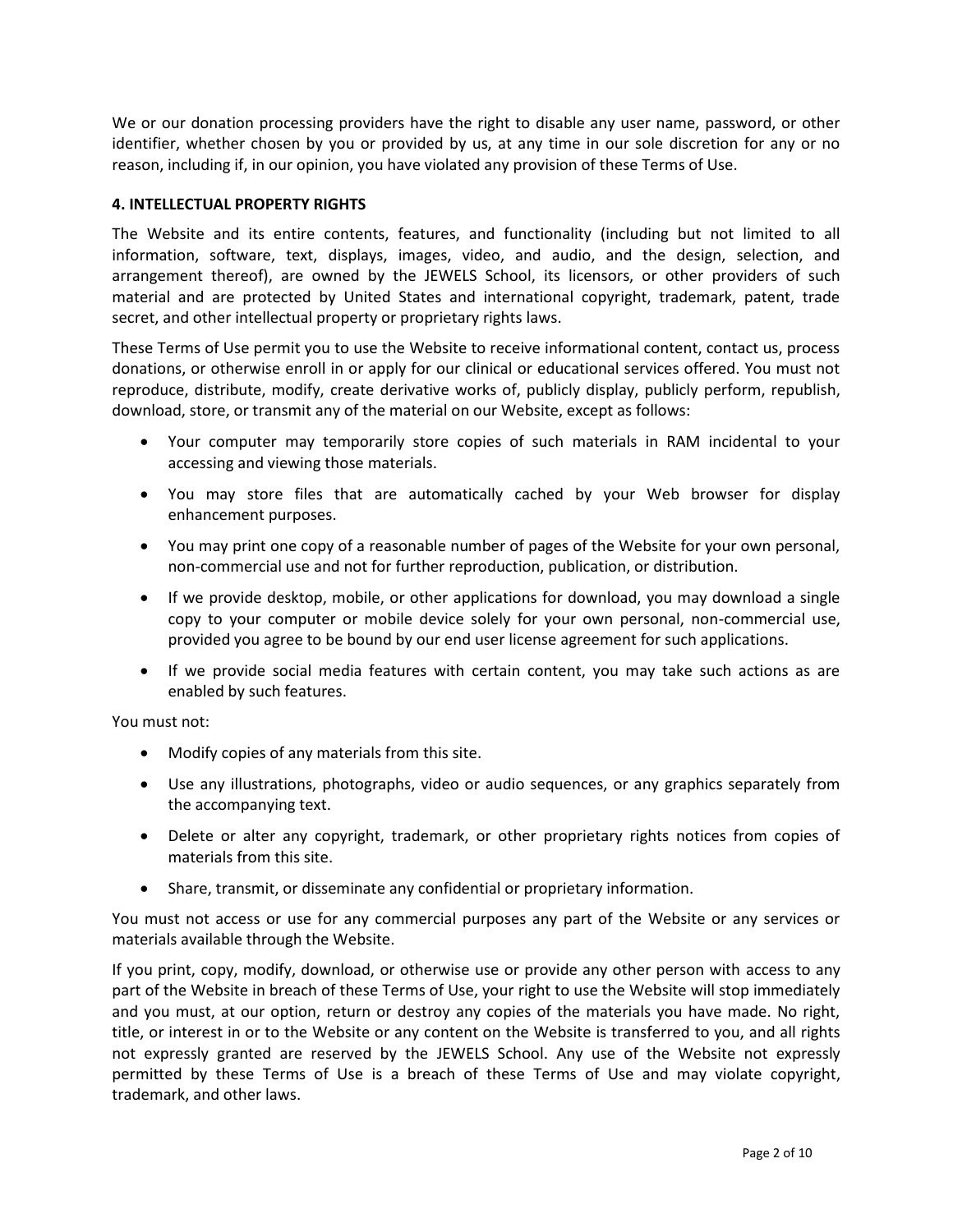## **5. TRADEMARKS**

The JEWELS School name and its affiliates' names, JEWELS School logos, and all related names, logos, product and service names, designs, and slogans, whether registered or not, are trademarks of the JEWELS School or its affiliates or licensors. You must not use such marks without the prior written permission of the JEWELS School. All other names, logos, product and service names, designs, and slogans on this Website are the trademarks of their respective owners.

## **6. PROHIBITED USE**.

You may use the Website only for lawful purposes and in accordance with these Terms of Use. You agree not to use the Website:

- In any way that violates any applicable federal, state, local, or international law or regulation (including, without limitation, any laws regarding the export of data or software to and from the US or other countries).
- For the purpose of exploiting, harming, or attempting to exploit or harm minors in any way by exposing them to inappropriate content, asking for personally identifiable information, or otherwise.
- To transmit, or procure the sending of, any advertising or promotional material, including any "junk mail", "chain letter", "spam", or any other similar solicitation.
- To impersonate or attempt to impersonate the JEWELS School, our employees, another user, or any other person or entity (including, without limitation, by using email addresses associated with any of the foregoing).
- To engage in any other conduct that restricts or inhibits anyone's use or enjoyment of the Website, or which, as determined by us, may harm the JEWELS School or users of the Website or expose them to liability.
- Transmit to the Website any content, or conduct yourself in any manner, that could be construed as defamatory, libelous, obscene, bigoted, hateful, racially offensive, vulgar, harassing, inflammatory, pornographic, violent, profane, threatening, unfair, inaccurate, deceptive or unlawful.
- Falsify or delete any author attributions, copyright notices or legal or other proper notices or proprietary designations or labels of the origin or source of software or other material contained in a file that is uploaded, or that is provided with the Website materials or accessed through the Website.

Additionally, you agree not to:

- Copy, transmit, or disseminate confidential information.
- Use the Website in any manner that could disable, overburden, damage, or impair the site or interfere with any other party's use of the Website, including their ability to engage in real time activities through the Website.
- Use any robot, spider, or other automatic device, process, or means to access the Website for any purpose, including monitoring or copying any of the material on the Website.
- Use any manual process to monitor or copy any of the material on the Website or for any other unauthorized purpose without our prior written consent.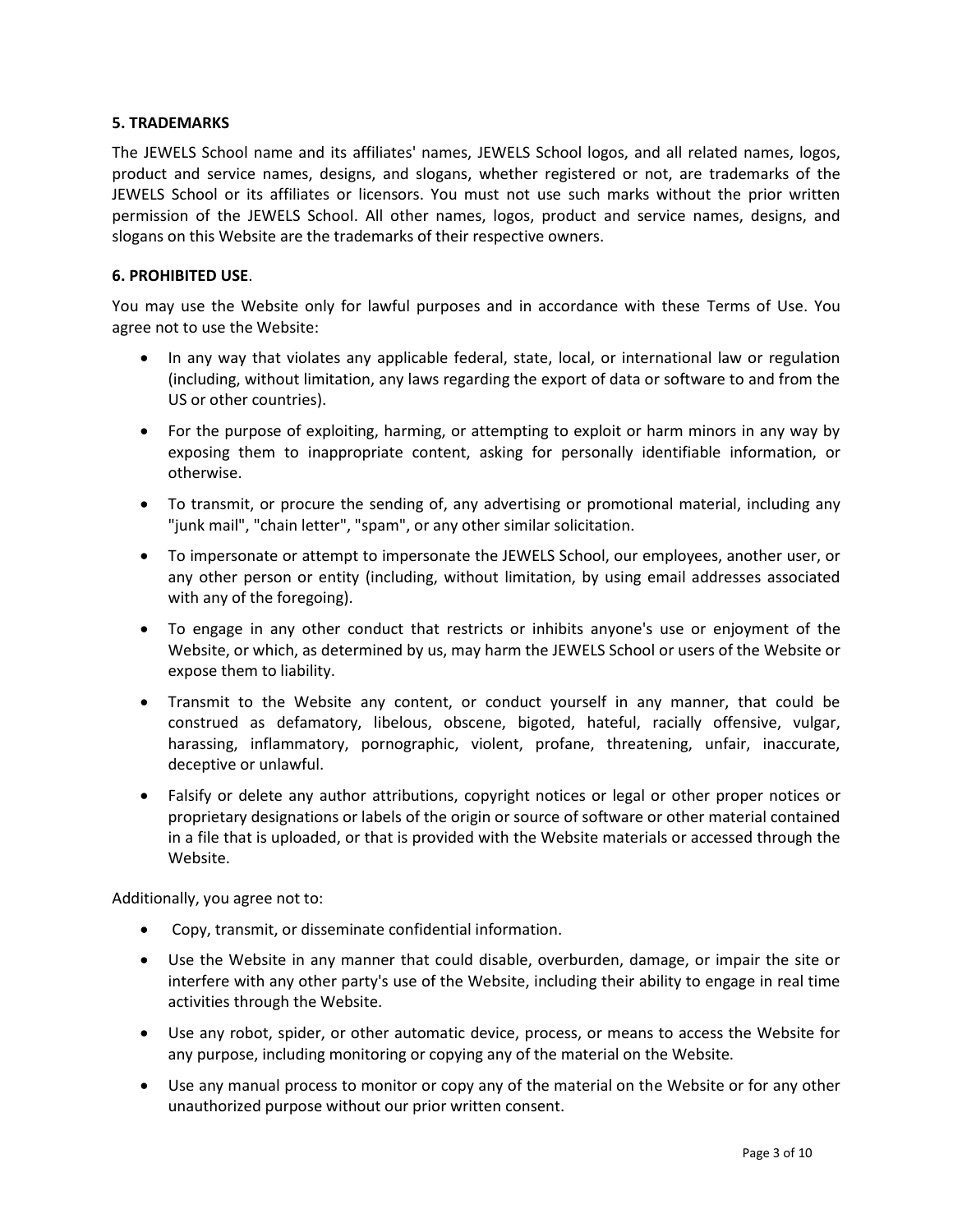- Use any device, software, or routine that interferes with the proper working of the Website.
- Introduce any viruses, trojan horses, worms, logic bombs, or other material that is malicious or technologically harmful.
- Attempt to gain unauthorized access to, interfere with, damage, or disrupt any parts of the Website, the server on which the Website is stored, or any server, computer, or database connected to the Website.
- Attack the Website via a denial-of-service attack or a distributed denial-of-service attack.
- Otherwise attempt to interfere with the proper working of the Website.

# **7. FEEDBACK**

**Feedback.** If you provide us with materials such as comments, bug reports, feedback or modifications proposed by you to us, about the JEWELS School , the Website, or the services provided through the Website (collectively, "Feedback"), then the JEWELS School will have the right to use such Feedback at our discretion, including but not limited to incorporating such Feedback into the Website and the right to assign, license or otherwise use such Feedback. You hereby give the JEWELS School a perpetual, irrevocable, non-exclusive license under all rights necessary to incorporate such Feedback and use such Feedback for any purpose. No compensation will be paid with respect to the use of your materials.

## **8. MONITORING AND ENFORCEMENT; TERMINATION**

We have the right to:

- Remove or refuse to post any materials for any or no reason in our sole discretion.
- Take any action with respect to any Feedback that we deem necessary or appropriate in our sole discretion, including if we believe that such Feedback violates the Terms of Use, infringes any intellectual property right or other right of any person or entity, threatens the personal safety of users of the Website or the public, or could create liability for the JEWELS School.
- Disclose your identity or other information about you to any third party who claims that material posted by you violates their rights, including their intellectual property rights or their right to privacy.
- Take appropriate legal action, including without limitation, referral to law enforcement, for any illegal or unauthorized use of the Website.
- Terminate or suspend your access to all or part of the Website for any or no reason, including without limitation, any violation of these Terms of Use.
- Without limiting the foregoing, we have the right to fully cooperate with any law enforcement authorities or court order requesting or directing us to disclose the identity or other information of anyone posting any materials on or through the Website. YOU WAIVE AND HOLD HARMLESS THE JEWELS SCHOOL AND ITS AFFILIATES, LICENSEES AND SERVICE PROVIDERS FROM ANY CLAIMS RESULTING FROM ANY ACTION TAKEN BY THE JEWELS SCHOOL/ANY OF THE FOREGOING PARTIES DURING, OR TAKEN AS A CONSEQUENCE OF, INVESTIGATIONS BY EITHER THE JEWELS SCHOOL/SUCH PARTIES OR LAW ENFORCEMENT AUTHORITIES.
- We cannot and do not undertake to review material before it is posted on the Website, and cannot ensure prompt removal of objectionable material after it has been posted. Accordingly, we assume no liability for any action or inaction regarding transmissions, communications, or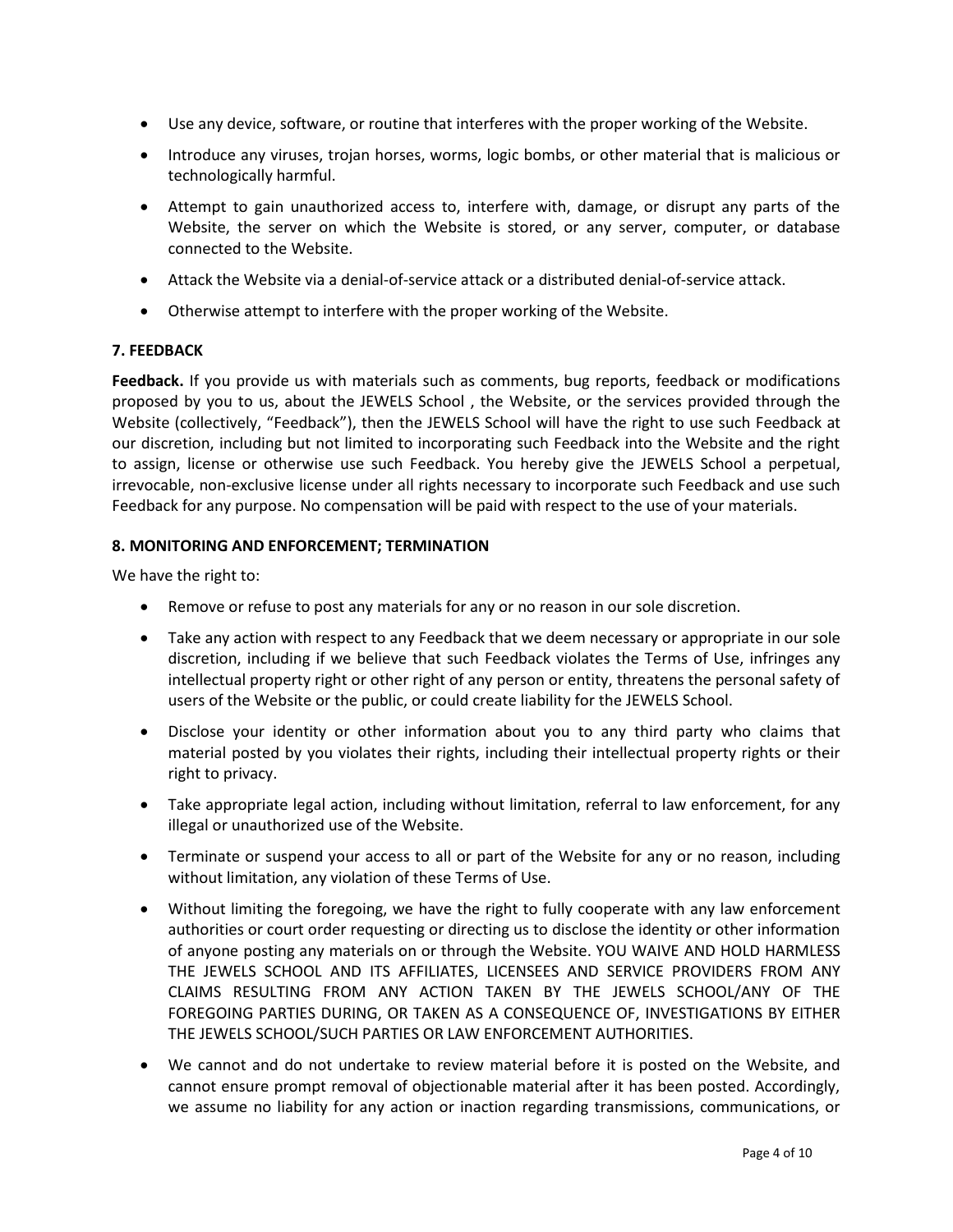content provided by any user or third party. We have no liability or responsibility to anyone for performance or nonperformance of the activities described in this section.

## **9. COPYRIGHT INFRINGEMENT**

If you believe that any material violates your copyright, please see our Copyright Policy, below, for instructions on sending us a notice of copyright infringement. It is the policy of the JEWELS School to terminate the user accounts of repeat infringers.

## **10. RELIANCE ON INFORMATION POSTED**

The information presented on or through the Website is made available solely for general information purposes. We do not warrant the accuracy, completeness, or usefulness of this information. Any reliance you place on such information is strictly at your own risk. We disclaim all liability and responsibility arising from any reliance placed on such materials by you or any other visitor to the Website, or by anyone who may be informed of any of its contents.

This Website may include content provided by third parties, including materials provided by other users, vendors, corporate partners, and third-party licensors, syndicators, aggregators, and/or reporting services. All statements and/or opinions expressed in these materials, and all articles and responses to questions and other content, other than the content provided by the JEWELS School, are solely the opinions and the responsibility of the person or entity providing those materials. These materials do not necessarily reflect the opinion of the JEWELS School. We are not responsible, or liable to you or any third party, for the content or accuracy of any materials provided by any third parties.

## **11. CHANGES TO THE WEBSITE**

We may update the content on this Website from time to time, but its content is not necessarily complete or up-to-date. Any of the material on the Website may be out of date at any given time, and we are under no obligation to update such material.

#### **12. FORWARD LOOKING STATEMENTS**

The School Website may contain forward looking statements that are subject to risks and uncertainties that might cause actual results to differ from those foreseen. We wish to caution you that these statements are only predictions and those actual events or results may differ materially. The JEWELS School assumes no obligation, and does not intend to update these forward-looking statements.

#### **13. DISCLOSURE UNDER LAW**

The JEWELS School reserves the right at all times to disclose any information as necessary to satisfy any applicable law, regulation, legal process or governmental request, including personally identifiable information, or to edit, refuse to allow or to remove any information or materials, in whole or in part, in our sole discretion.

#### **14. DONATION PAYMENT TERMS & CONDITIONS**

Donation payment terms and conditions are available a[t www.jewelsschool.org/donate.](http://www.jewelsschool.org/donate)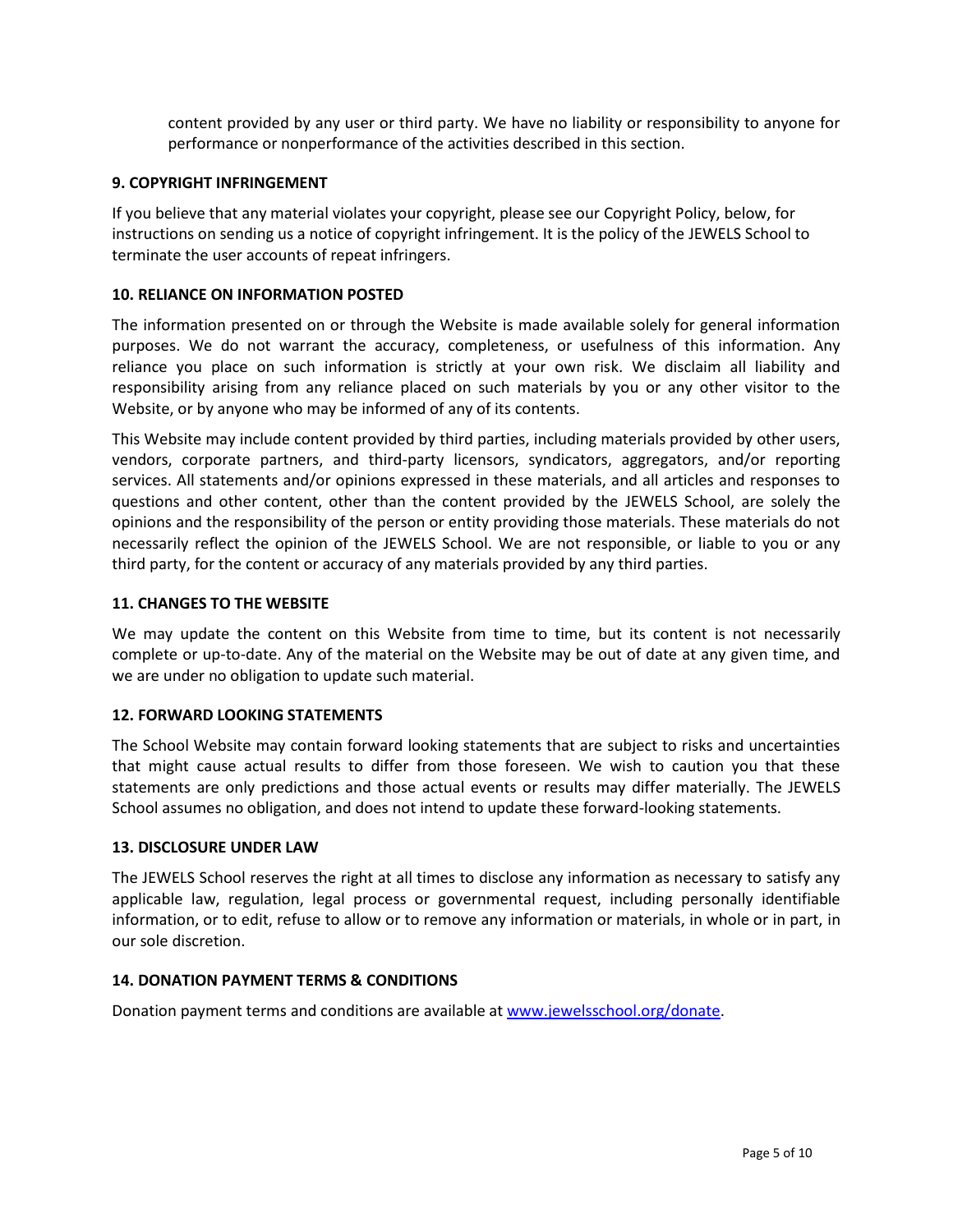## **15. LINKING TO THE WEBSITE AND SOCIAL MEDIA FEATURES**

You may link to our homepage, provided you do so in a way that is fair and legal and does not damage our reputation or take advantage of it, but you must not establish a link in such a way as to suggest any form of association, approval, or endorsement on our part without our express written consent.

This Website may provide certain features that enable you to:

- Link from your own or certain third-party websites to certain content on this Website.
- Send emails or other communications with certain content, or links to certain content, on this Website.

You may use these features solely as they are provided by us, solely with respect to the content they are displayed with and otherwise in accordance with any additional terms and conditions we provide with respect to such features. Subject to the foregoing, you must not:

- Establish a link from any website that is not owned by you.
- Cause the Website or portions of it to be displayed on, or appear to be displayed by, any other site, for example, framing, embedding, deep linking, or in-line linking.
- Link to any part of the Website other than the homepage.
- Otherwise take any action with respect to the materials on this Website that is inconsistent with any other provision of these Terms of Use.

The website from which you are linking, or on which you make certain content accessible, must comply in all respects with the provisions of these Terms of Use.

You agree to cooperate with us in causing any unauthorized framing or linking immediately to stop. We reserve the right to withdraw linking permission without notice.

We may disable all or any social media features and any links at any time without notice in our discretion.

#### **16. LINKS FROM THE WEBSITE**

If the Website contains links to other sites and resources provided by third parties, these links are provided for your convenience only. This includes links contained in advertisements, including banner advertisements and sponsored links. We have no control over the contents of those sites or resources, and accept no responsibility for them or for any loss or damage that may arise from your use of them. If you decide to access any of the third-party websites linked to this Website, you do so entirely at your own risk and subject to the terms and conditions of use for such websites.

## **17. GEOGRAPHIC RESTRICTIONS**

The owner of the Website is based in the state of Maryland in the United States. We provide this Website for use only by persons located in the United States. We make no claims that the Website or any of its content is accessible or appropriate outside of the United States. Access to the Website may not be legal by certain persons or in certain countries. If you access the Website from outside the United States, you do so on your own initiative and are responsible for compliance with local laws.

#### **18. DISCLAIMER OF WARRANTIES**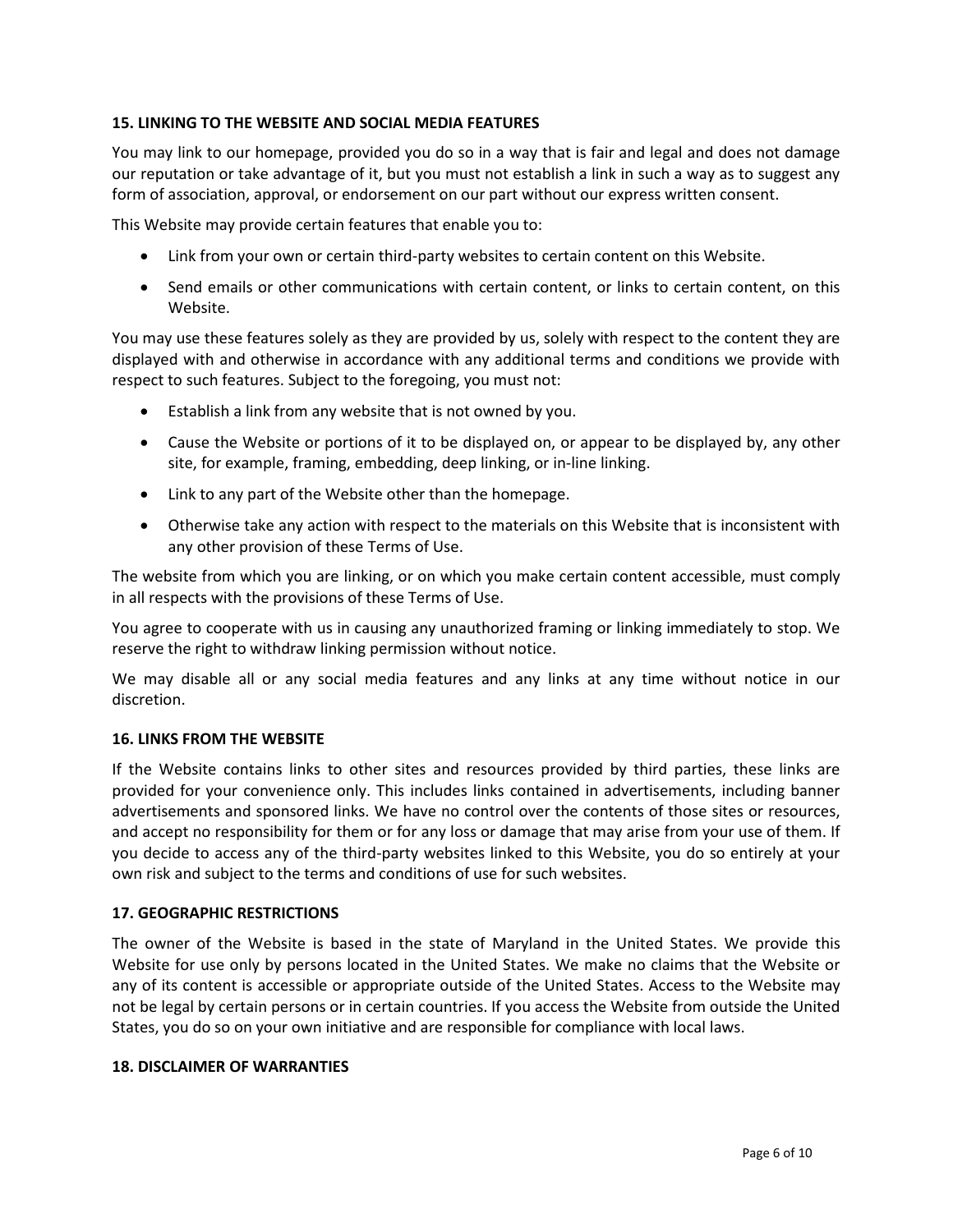You acknowledge and agree that we cannot and do not guarantee or warrant that files available for downloading from the internet or the Website will be free of viruses or other destructive code. You are responsible for implementing sufficient procedures and checkpoints to satisfy your particular requirements for anti-virus protection and accuracy of data input and output, and for maintaining a means external to our site for any reconstruction of any lost data. IN NO EVENT SHALL WE WILL BE LIABLE FOR ANY LOSS OR DAMAGE CAUSED BY A DISTRIBUTED DENIAL-OF-SERVICE ATTACK, VIRUSES, OR OTHER TECHNOLOGICALLY HARMFUL MATERIAL THAT MAY INFECT YOUR COMPUTER EQUIPMENT, COMPUTER PROGRAMS, DATA, OR OTHER PROPRIETARY MATERIAL DUE TO YOUR USE OF THE WEBSITE OR ANY SERVICES OR ITEMS OBTAINED THROUGH THE WEBSITE OR TO YOUR DOWNLOADING OF ANY MATERIAL POSTED ON IT, OR ON ANY WEBSITE LINKED TO IT.

YOUR USE OF THE WEBSITE, ITS CONTENT, AND ANY SERVICES OR ITEMS OBTAINED THROUGH THE WEBSITE IS AT YOUR OWN RISK. THE WEBSITE, ITS CONTENT, AND ANY SERVICES OR ITEMS OBTAINED THROUGH THE WEBSITE ARE PROVIDED ON AN "AS IS" AND "AS AVAILABLE" BASIS, WITHOUT ANY WARRANTIES OF ANY KIND, EITHER EXPRESS OR IMPLIED. NEITHER THE JEWELS SCHOOL NOR ANY PERSON ASSOCIATED WITH THE JEWELS SCHOOL MAKES ANY WARRANTY OR REPRESENTATION WITH RESPECT TO THE COMPLETENESS, SECURITY, RELIABILITY, QUALITY, ACCURACY, OR AVAILABILITY OF THE WEBSITE. WITHOUT LIMITING THE FOREGOING, NEITHER THE JEWELS SCHOOL NOR ANYONE ASSOCIATED WITH US REPRESENTS OR WARRANTS THAT THE WEBSITE, ITS CONTENT, OR ANY SERVICES OR ITEMS OBTAINED THROUGH THE WEBSITE WILL BE ACCURATE, RELIABLE, ERROR-FREE, OR UNINTERRUPTED, THAT DEFECTS WILL BE CORRECTED, THAT OUR SITE OR THE SERVER THAT MAKES IT AVAILABLE ARE FREE OF VIRUSES OR OTHER HARMFUL COMPONENTS, OR THAT THE WEBSITE OR ANY SERVICES OR ITEMS OBTAINED THROUGH THE WEBSITE WILL OTHERWISE MEET YOUR NEEDS OR EXPECTATIONS.

THE JEWELS SCHOOL HEREBY DISCLAIMS ALL WARRANTIES OF ANY KIND, WHETHER EXPRESS OR IMPLIED, STATUTORY, OR OTHERWISE, INCLUDING BUT NOT LIMITED TO ANY WARRANTIES OF MERCHANTABILITY, NON-INFRINGEMENT, AND FITNESS FOR PARTICULAR PURPOSE.

THE FOREGOING DOES NOT AFFECT ANY WARRANTIES THAT CANNOT BE EXCLUDED OR LIMITED UNDER APPLICABLE LAW.

## **19. LIMITATION ON LIABILITY**

IN NO EVENT WILL THE JEWELS SCHOOL, ITS AFFILIATES, OR THEIR LICENSORS, SERVICE PROVIDERS, EMPLOYEES, AGENTS, OFFICERS, OR DIRECTORS BE LIABLE FOR DAMAGES OF ANY KIND, UNDER ANY LEGAL THEORY, ARISING OUT OF OR IN CONNECTION WITH YOUR USE, OR INABILITY TO USE, THE WEBSITE, ANY WEBSITES LINKED TO IT, ANY CONTENT ON THE WEBSITE OR SUCH OTHER WEBSITES, INCLUDING ANY DIRECT, INDIRECT, SPECIAL, INCIDENTAL, CONSEQUENTIAL, OR PUNITIVE DAMAGES, INCLUDING BUT NOT LIMITED TO, PERSONAL INJURY, PAIN AND SUFFERING, EMOTIONAL DISTRESS, LOSS OF REVENUE, LOSS OF PROFITS, LOSS OF BUSINESS OR ANTICIPATED SAVINGS, LOSS OF USE, LOSS OF GOODWILL, LOSS OF DATA, AND WHETHER CAUSED BY TORT (INCLUDING NEGLIGENCE), BREACH OF CONTRACT, OR OTHERWISE, EVEN IF FORESEEABLE.

THE FOREGOING DOES NOT AFFECT ANY LIABILITY THAT CANNOT BE EXCLUDED OR LIMITED UNDER APPLICABLE LAW.

## **20. COPYRIGHT POLICY**

We take claims of copyright infringement seriously. We will respond to notices of alleged copyright infringement that comply with applicable law. If you believe any materials accessible on or from this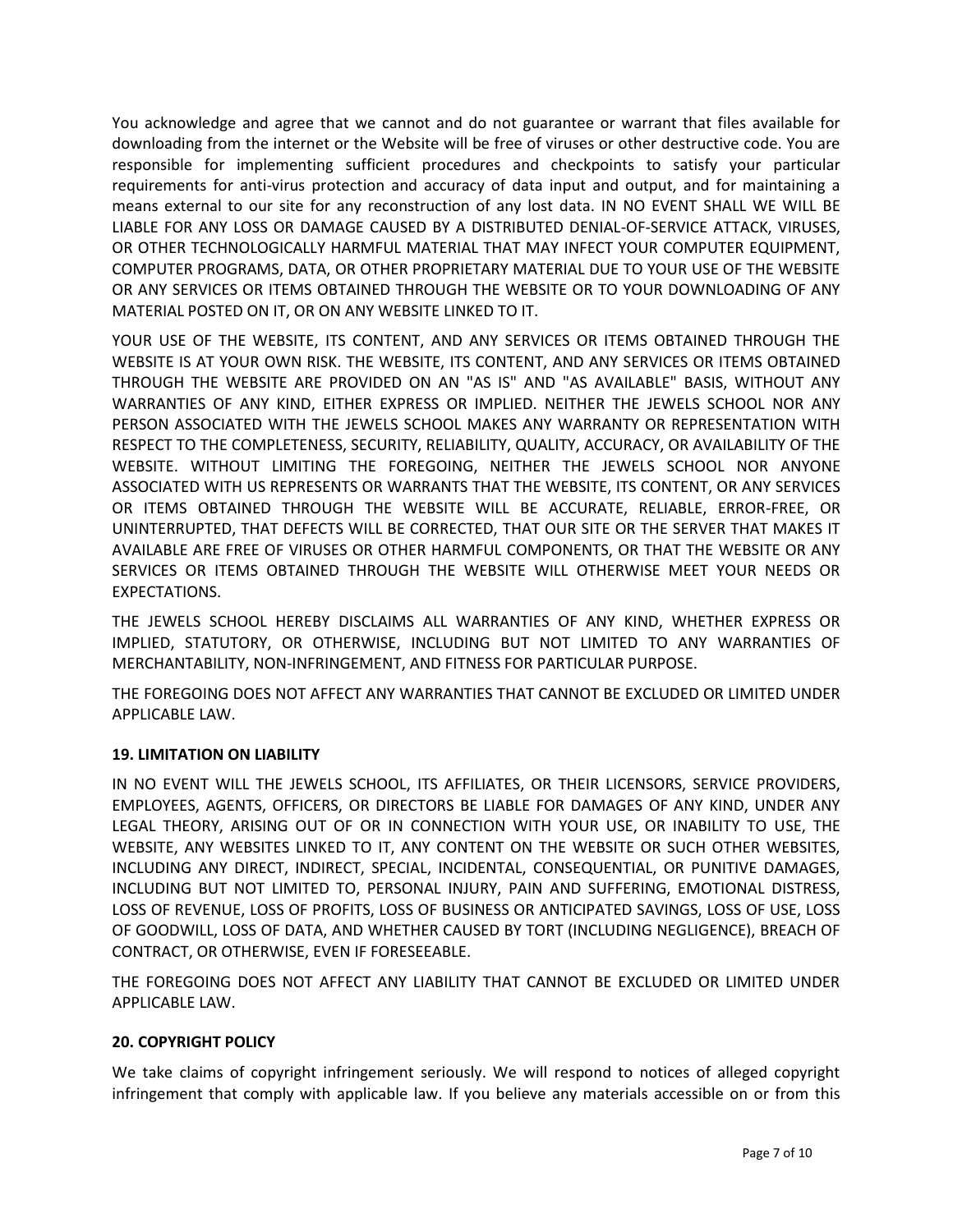Website infringe your copyright, you may request removal of those materials (or access to them) from the Website by submitting written notification to our copyright agent designated below. In accordance with the Online Copyright Infringement Liability Limitation Act of the Digital Millennium Copyright Act (17 U.S.C. § 512) ("DMCA"), the written notice (the "DMCA Notice") must include substantially the following:

- Your physical or electronic signature.
- Identification of the copyrighted work you believe to have been infringed or, if the claim involves multiple works on the Website, a representative list of such works.
- Identification of the material you believe to be infringing in a sufficiently precise manner to allow us to locate that material.
- Adequate information by which we can contact you (including your name, postal address, telephone number, and, if available, email address).
- A statement that you have a good faith belief that use of the copyrighted material is not authorized by the copyright owner, its agent, or the law.
- A statement that the information in the written notice is accurate.
- A statement, under penalty of perjury, that you are authorized to act on behalf of the copyright owner.

## **21. DESIGNATED DMCA COPYRIGHT AGENT**

Our designated copyright agent to receive DMCA Notices is:

Agent Name: JEWELS School Copyright Agent Tel: 410.415.3515 Email: info@jewelsschool.org Postal Address: JEWELS School And Therapy Clinic Attn: Copyright Agent 5713 Park Heights Ave Baltimore, Maryland 21215

ALL INQUIRIES TO THE COPYRIGHT AGENT NOT RELATED TO A COPYRIGHT INFRINGEMENT CLAIM WILL RECEIVE NO RESPONSE.

#### **22. INDEMNIFICATION**

You will indemnify, defend (or settle) and hold harmless the JEWELS School, its affiliates, board members, officers, employees, and agents ("School Entities") from all claims, actions, proceedings, losses, settlements, judgments, liabilities, suits, damages, disputes or demands, including without limitation any proceeding, investigation or claim by a self-regulatory organization, state or federal securities agency or commission, and including reasonable attorney's fees and all other costs, fees, and expenses (collectively, "Claims") against any of School Entities arising out of or in connection with (i) your conduct, provision of content or use of the School Website, or such actions by any third party through you, (ii) your violation of the rights of another person or party, (iii) any materials provided or made available by you, and (iv) any breach or violation by you of your obligations under these Terms of Use, including without limitation any breach of your representations and warranties herein. You will not settle any indemnified claim without the prior written consent of the JEWELS School, such consent not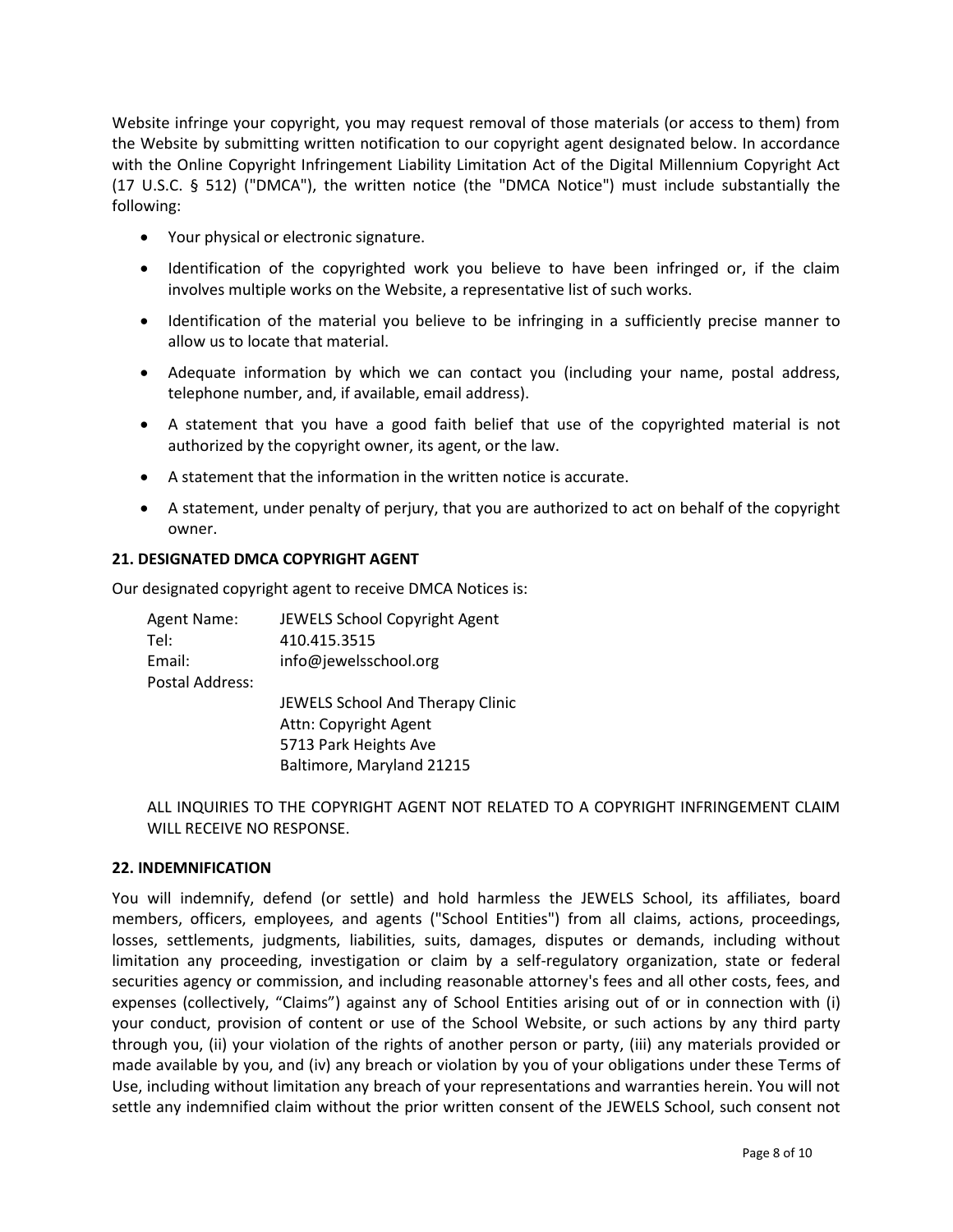to be unreasonably withheld. In connection with any Claims that may give rise to your indemnification obligations as set forth above, the School Entities shall have the exclusive right, at their option, to defend, compromise and/or settle the suit, action or proceeding, and you shall be bound by the determination of any suit, action or proceeding so defended or any compromise or settlement so effected. The remedies provided in this section are not exclusive of and do not limit any other remedies that may be available to the School Entities pursuant to this section.

# **23. ARBITRATION**

We and you agree to submit any disputes worth more than \$11,000 arising from the use of these Terms of Use or the Website, including disputes arising from or concerning their interpretation, violation, invalidity, non-performance, or termination, to final and binding arbitration under the Commercial Rules of Arbitration of the American Arbitration Association applying Maryland law.

# **24. CHOICE OF LAW; JURISDICTION AND VENUE; WAIVER OF JURY TRIAL**

These Terms of Use are governed by the laws of the United States of America and the State of Maryland, excluding any law or conflicts of law principle that would apply the law of another jurisdiction. To the extent a Dispute is not governed by the Arbitration Clause, you hereby consent to the exclusive jurisdiction and venue of courts in Baltimore, MA in all disputes arising out of or relating to the use of the School Website or under these Terms of Use; provided, however, that in the event the JEWELS School is sued or joined by a third party in any other court or in any other forum in respect of any matter which may give rise to a claim by us hereunder, you consent to the jurisdiction of such court or forum over any claim which may be asserted by us therein. You irrevocably consent to the exercise of personal jurisdiction by such courts in any such action. In addition, and notwithstanding the foregoing, you irrevocably waive, to the fullest extent permitted by law, any objection that you may now or hereafter have to the laying of the venue of any such suit, action or proceeding brought in any such court and any claim that any such suit, action or proceeding brought in any such court has been brought in an inconvenient forum. Final judgment in any such suit, action or proceeding brought in any such court shall be conclusive and binding upon you and may be enforced in any court in which you are subject to a jurisdiction by a suit upon such judgment. Use of the School Website is unauthorized in any jurisdiction that does not give effect to all provisions of these Terms of Use, including without limitation this paragraph. To the extent a claim is not governed by the Arbitration Clause, the JEWELS School and you each hereby waive the right to a trial by jury in any court and in any suit, action or proceeding, whether in tort, contract, or otherwise, in which any such party is a party, as to any claim arising out of or in connection with these Terms of Use, your or our rights and obligations under these Terms of Use, the School Website, use of the School Website, and/or the services and/or products that may be provided by or through or in connection with the School Website.

## **25. WAIVER AND SEVERABILITY**

No waiver of by the JEWELS School of any term or condition set out in these Terms of Use shall be deemed a further or continuing waiver of such term or condition or a waiver of any other term or condition, and any failure of us to assert a right or provision under these Terms of Use shall not constitute a waiver of such right or provision.

If any provision of these Terms of Use is held by a court or other tribunal of competent jurisdiction to be invalid, illegal or unenforceable for any reason, such provision shall be eliminated or limited to the minimum extent such that the remaining provisions of the Terms of Use will continue in full force and effect.